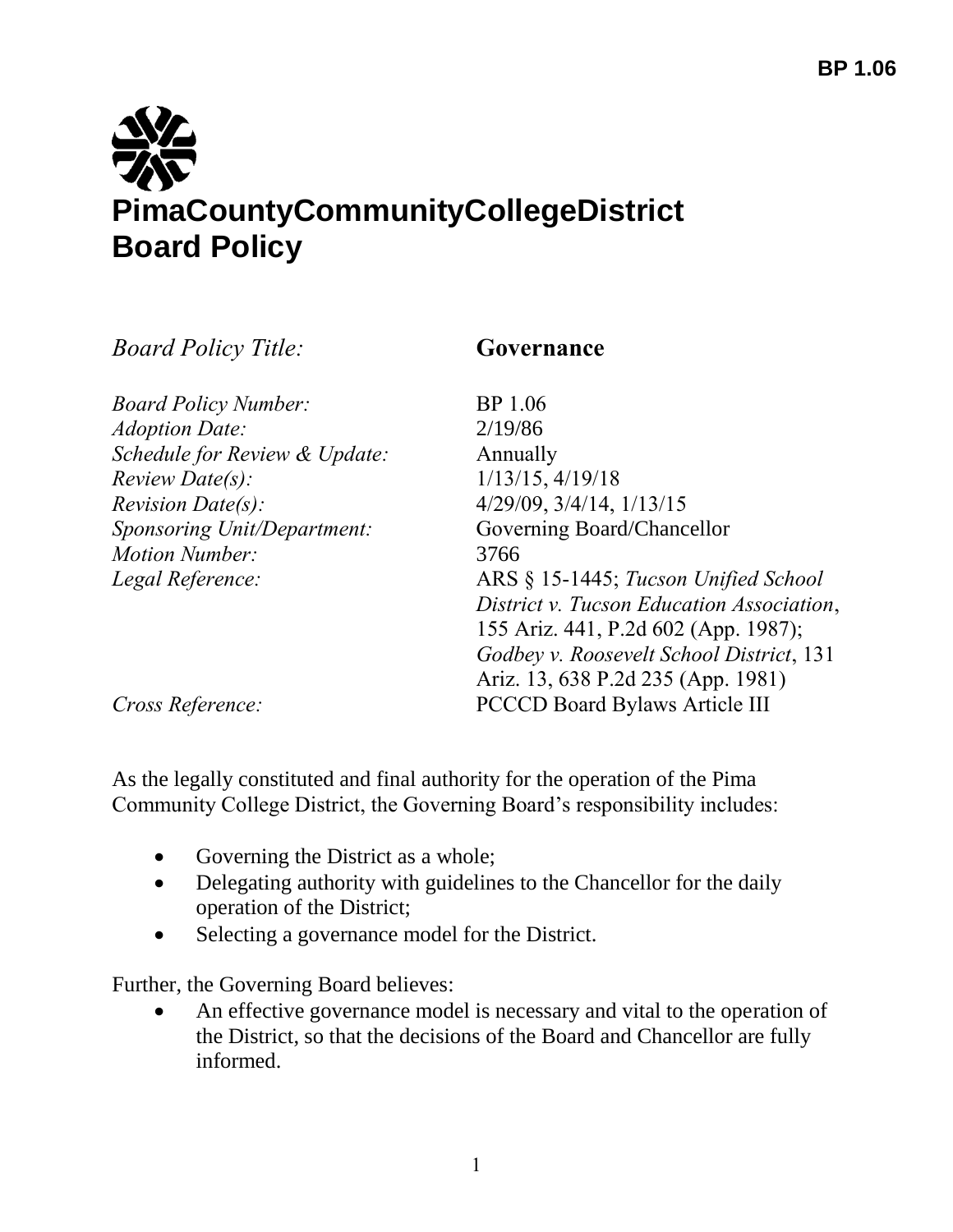- Effective governance is achieved in a College atmosphere emphasizing contribution, cooperation, collaboration, civility, transparency and respect.
- Effective governance involves the College groups regular and adjunct (part-time) faculty, exempt and non-exempt regular and temporary staff, administrators and students – to provide input, as requested by the Board and Chancellor.

Therefore, the Governing Board delegates to the Chancellor the responsibility for implementing an All-College Council, based on the following principles:

- 1. For Pima Community College governance is defined as a communication model involving all college groups, as noted above, and an All-College Council.
- 2. The goal of this governance model shall be mutual accountability both for the College Mission and for student success.
- 3. Ongoing communication and input into decision-making shall be the driving purpose of governance model. Communication shall be based on critical analyses, ongoing inquiry and continuous learning. The All-College Council shall advise the Chancellor on matters of college-wide importance which are not directly and substantially related to wages, salaries and working conditions.
- 4. Representatives of College groups, as well as all College employees and students, shall be part of an interactive governance communication and information system.
- 5. Representatives to the All-College Council shall be responsible for keeping their campuses/members informed and for relaying their constituencies' concerns and recommendations to the All-College Council.
- 6. The All-College Council shall consist of 12 representatives as follows:
	- 3 Students (the Governing Board representative and two other representatives selected by campus Student Governments)